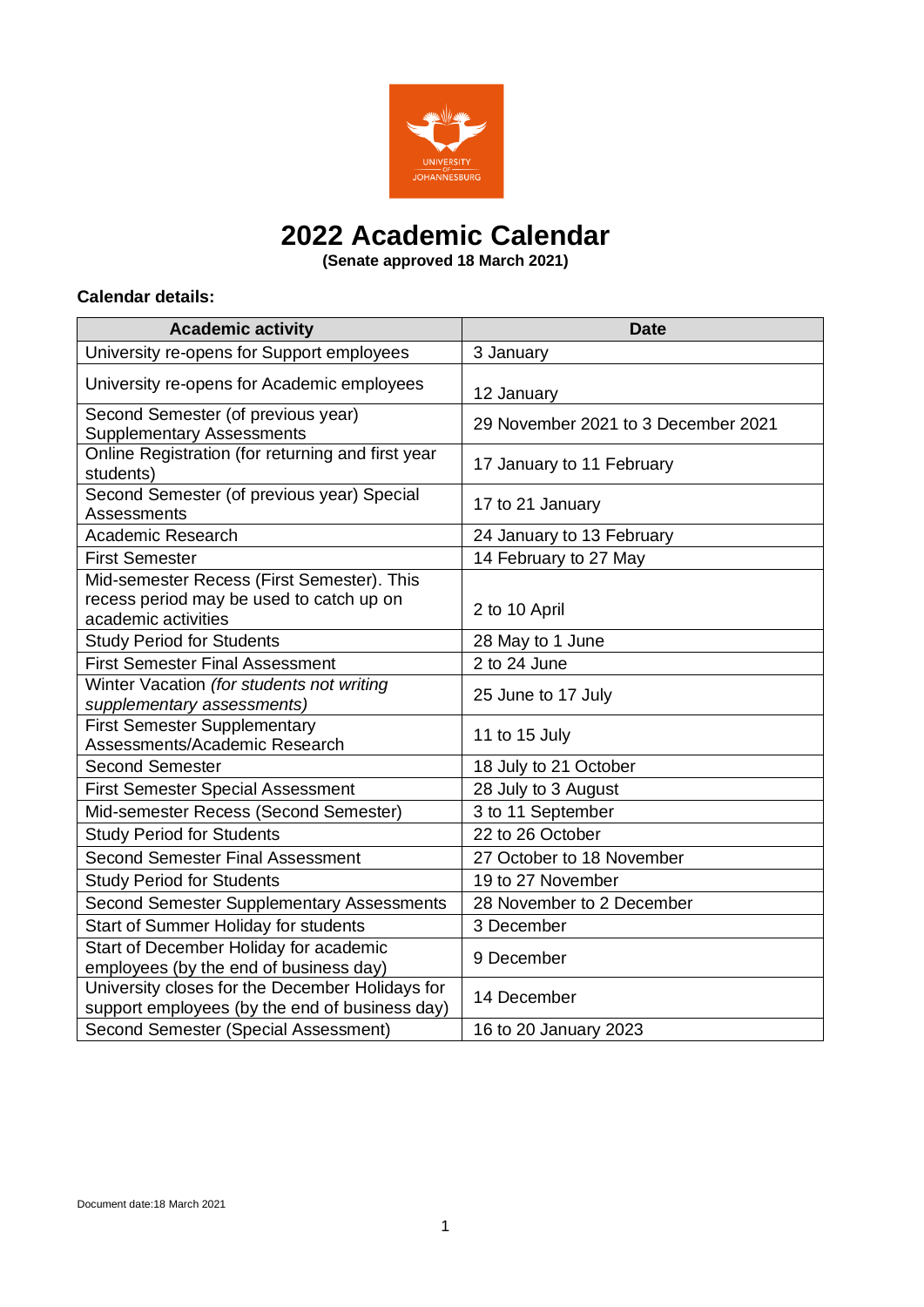### **Important Notes:**

| University re-opens for support employees                                                            | 3 January                                                                                                                          |
|------------------------------------------------------------------------------------------------------|------------------------------------------------------------------------------------------------------------------------------------|
| University re-opens for academic<br>employees                                                        | 12 January                                                                                                                         |
| Academic classes start for returning and<br>first-year students                                      | 14 February                                                                                                                        |
| Lecturing Timetable Switches                                                                         | The lecturing timetable of<br>a Monday be followed on:<br>Thursday 24 March,<br>Tuesday 10 May, and<br>Thursday 18 August<br>2022. |
| <b>University Holiday</b>                                                                            | 8 August                                                                                                                           |
| Start of December Holiday for academic<br>employees (by the end of business day)                     | 9 December                                                                                                                         |
| University closes for the December<br>Holidays for support employees (by the<br>end of business day) | 14 December                                                                                                                        |

## **Public Holidays:**

| New Year's Day                        | 1 January    |
|---------------------------------------|--------------|
| Human Rights Day                      | 21 March     |
| Good Friday                           | 15 April     |
| <b>Family Day</b>                     | 18 April     |
| Freedom Day                           | 27 April     |
| Workers' Day                          | 1 May        |
| Public Holiday due to Workers' Day on | 2 May        |
| Sunday                                |              |
| Youth Day                             | 16 June      |
| National Women's Day                  | 9 August     |
| <b>Heritage Day</b>                   | 24 September |
| Day of Reconciliation                 | 16 December  |
| Christmas Day                         | 25 December  |
| Day of Goodwill                       | 26 December  |